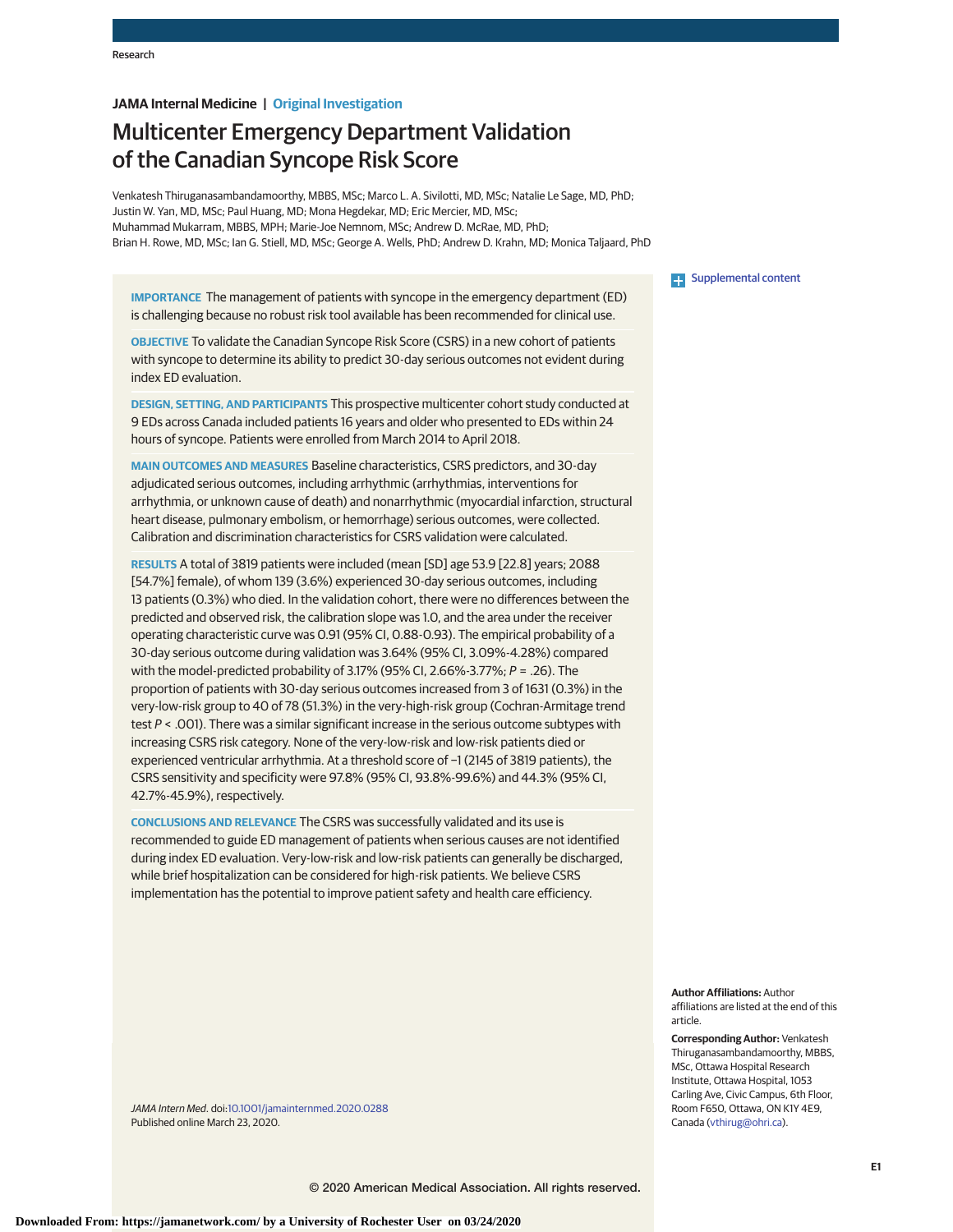S yncope is a sudden transient loss of consciousness fol-<br>
lowed by spontaneous complete recovery. Syncope ac-<br>
counts for 1% of emergency department (ED) visits, and<br>
identifying any sorious underlying condition (or, arrh lowed by spontaneous complete recovery. Syncope acidentifying any serious underlying condition (eg, arrhythmia, pulmonary embolus, internal hemorrhage) that caused the syncope remains the primary focus of ED evaluation.<sup>1-4</sup> Most patients have a benign course, yet approximately 1 in 10 patients presenting to the ED has a serious underlying condition identified within 30 days.<sup>3</sup> Importantly, among 3% to 5% of patients with syncope, the serious condition will be identified only after ED disposition.<sup>5,6</sup> For this reason, and in the absence of accurate risk stratification, more than half of all patients presenting to the ED with syncope are hospitalized, costing in excess of \$2.4 billion annually.<sup>1-3,7</sup> Given the low yield of hospitalization, national professional medical societies in Europe and North America have called for the development of practical and accurate tools to stratify patients into lowrisk, intermediate-risk, and high-risk groups to aid in management decisions.3,8 Previously published tools lack validation or are excessively complex and thus are not supported by guideline recommendations.<sup>8</sup> We previously derived a risk stratification tool, the Canadian Syncope Risk Score (CSRS; Table 1), which aims to predict 30-day serious outcomes after the index ED visit with a high degree of discrimination, calibration, and accuracy.<sup>6</sup> The tool was developed using rigorous methodological standards, was internally validated using bootstrap validation, and was reported according to the Transparent Reporting of a Multivariable Prediction Model for Individual Prognosis or Diagnosis [\(TRIPOD\)](http://www.equator-network.org/reporting-guidelines/tripod-statement/) reporting guideline statement.<sup>9,10</sup> The objective of this study was to conduct a multicenter prospective temporal and geographic validation of the CSRS in a new cohort of patients with syncope to determine its ability to predict 30-day serious outcomes not evident during index ED evaluation.

## Methods

## Study Setting and Population

We conducted a prospective cohort validation study at 9 large Canadian EDs (2 EDs each at the Ottawa Hospital, Ottawa, Ontario; the Kingston Health Sciences Centre, Kingston, Ontario; and the London Health Science Centre, London, Ontario; and 1 each at Hôpital de l'Enfant-Jésus du CHU de Québec-Université Laval, Quebec City, Quebec; St Boniface Hospital, Winnipeg, Manitoba; and Vancouver General Hospital, Vancouver, British Columbia) from March 2014 to April 2018. We sought to enroll consecutive patients 16 years and older who presented to an ED within 24 hours of syncope. Patients with prolonged loss of consciousness (more than 5 minutes), mental status changes from baseline, an obvious witnessed seizure based on previous history or current clinical evaluation, or head trauma leading to loss of consciousness were ineligible because they did not meet the definition of syncope. $11,12$  We excluded patients requiring hospitalization for traumatic injuries (eg, syncope leading to motorized vehicle collision), because their outcomes may be related to trauma rather than syncope. We also excluded

## **Key Points**

**Question** Can the Canadian Syncope Risk Score (CSRS) help in decision-making for emergency department (ED) patients with syncope based on short-term serious outcomes?

**Findings** In this cohort study of 3819 ED patients with syncope, the CSRS model performed well. Overall, 1% or fewer of patients with very-low-risk and low-risk CSRS, approximately 20% of patients with high-risk CSRS, and approximately 50% of patients with very-high-risk CSRS experienced 30-day serious outcomes.

**Meaning** Implementation of CSRS has the potential to improve patient safety and health care efficiency.

## Table 1. The Canadian Syncope Risk Score

| Category                                                           | <b>Points</b>            |  |  |  |
|--------------------------------------------------------------------|--------------------------|--|--|--|
| Clinical evaluation                                                |                          |  |  |  |
| Predisposition to vasovagal symptoms <sup>a</sup>                  | $-1$                     |  |  |  |
| History of heart disease <sup>b</sup>                              | $\mathbf{1}$             |  |  |  |
| Any systolic pressure reading <90 or >180 mm $Hgc$                 | $\overline{2}$           |  |  |  |
| Investigations                                                     |                          |  |  |  |
| Elevated troponin level (>99th percentile of normal<br>population) | $\overline{\phantom{0}}$ |  |  |  |
| Abnormal QRS axis ( $\le$ -30 $\degree$ or $\ge$ 100 $\degree$ )   | 1                        |  |  |  |
| QRS duration >130 ms                                               | 1                        |  |  |  |
| Corrected QT interval >480 ms                                      | $\overline{\phantom{0}}$ |  |  |  |
| Diagnosis in emergency department                                  |                          |  |  |  |
| Vasovagal syncope                                                  | $-2$                     |  |  |  |
| Cardiac syncope                                                    | $\overline{\phantom{0}}$ |  |  |  |
| Total score $(-3$ to $11)$                                         |                          |  |  |  |

<sup>a</sup> Triggered by being in a warm crowded place, prolonged standing, fear, emotion, or pain.

**b** Includes coronary or valvular heart disease, cardiomyopathy, congestive heart failure, and nonsinus rhythm (electrocardiogram evidence during index visit or documented history of ventricular or atrial arrhythmias, or device implantation).

<sup>c</sup> Includes blood pressure values from triage until disposition from the emergency department.

patients from whom obtaining an accurate history was not possible (eg, language barrier, alcohol or drug intoxication). As with the derivation phase, $6$  we excluded patients adjudicated to have a serious underlying condition identified during the index ED evaluation and included patients both discharged and hospitalized during the index visit. The ethics committee at each study hospital approved this study with the requirement of only verbal informed consent for the collection of existing clinical data and follow-up given the noninterventional study design.

## Data Collection

Research and clinical personnel screened all consecutive ED patients for enrollment in the study. Patients were prospectively enrolled both prior to and after the publication of the CSRS.6 The CSRS predictors among patients enrolled prior to the CSRS publication were also prospectively collected, although it was not explicitly stated that they were CSRS components. For patients enrolled after the CSRS publication, the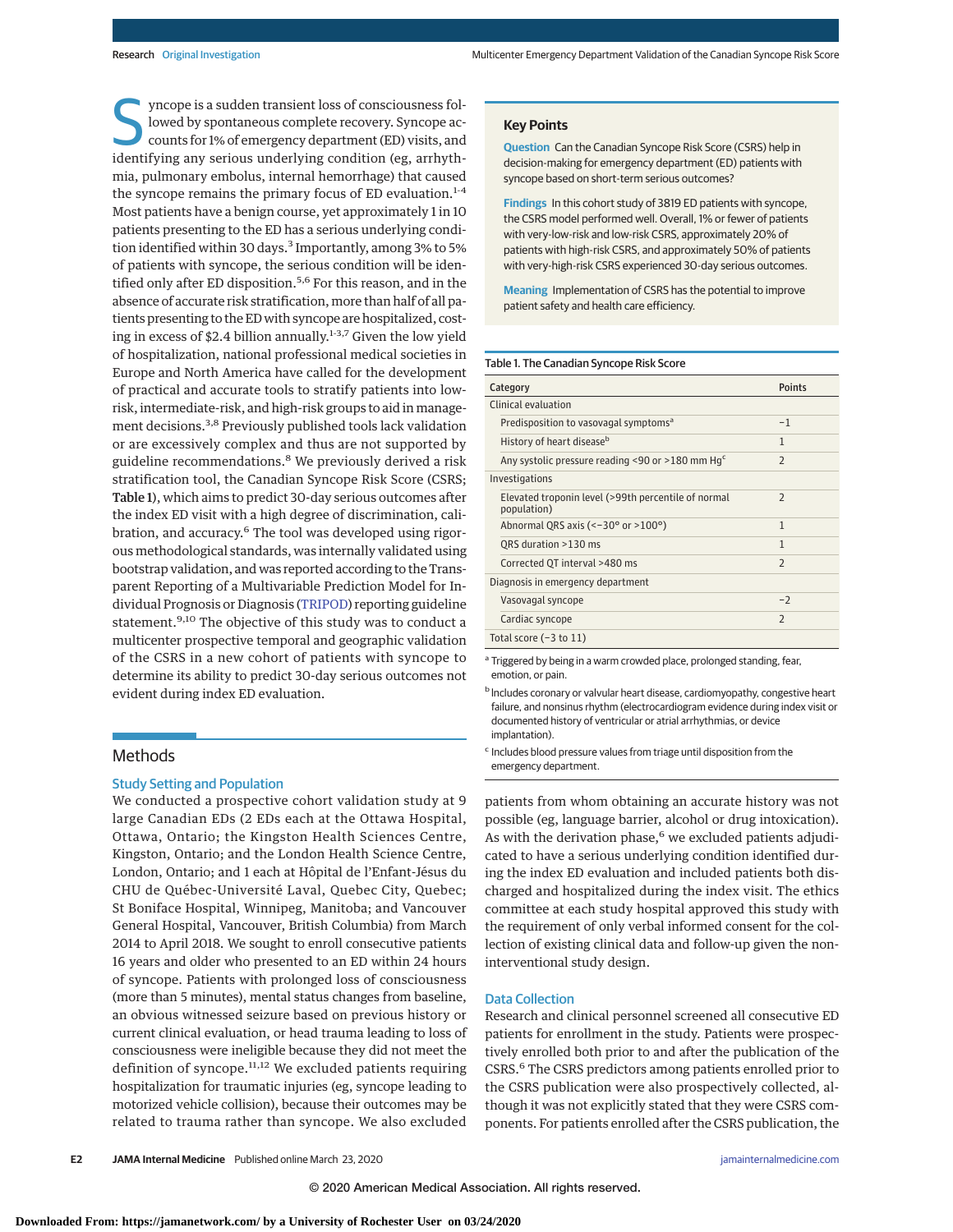ED attending physicians and residents were trained on the study protocol with a 1-hour didactic session to enroll patients with true syncope and to assess and record the CSRS predictors. The treating ED physician or an ED medicine resident under their direct supervision confirmed eligibility, obtained verbal informed consent, and completed the data collection form. The estimated risk of serious outcomes associated with each score level from the derivation study (eTable 1 in the [Supplement\)](https://jamanetwork.com/journals/jama/fullarticle/10.1001/jamainternmed.2020.0288?utm_campaign=articlePDF%26utm_medium=articlePDFlink%26utm_source=articlePDF%26utm_content=jamainternmed.2020.0288)<sup>6</sup> was not on the data collection form to prevent physicians frommaking disposition decisions based on the risk score. Research assistants trained in the study protocol reviewed all ED visits during the study period to identify potentially eligible patients who were not enrolled. Individual patient-level data will not bemade available to other researchers, but analytical methods can be shared on request.

#### Serious Outcomes

As in the derivation phase,<sup>6</sup> we prespecified and classified 30day serious outcomes (eTable 2 in the [Supplement\)](https://jamanetwork.com/journals/jama/fullarticle/10.1001/jamainternmed.2020.0288?utm_campaign=articlePDF%26utm_medium=articlePDFlink%26utm_source=articlePDF%26utm_content=jamainternmed.2020.0288) as either arrhythmic serious conditions (any serious arrhythmias; intervention to treat arrhythmias such as pacemaker/ defibrillator insertion, or cardioversion; or any death due to an unknown cause) or nonarrhythmic serious conditions (myocardial infarction, serious structural heart disease, aortic dissection, pulmonary embolism, severe pulmonary hypertension, significant hemorrhage, subarachnoid hemorrhage, or any other serious condition causing syncope). We assumed that deaths from an unknown cause were due to arrhythmia and collected information on deaths that occurred secondary to the above-listed arrhythmic or nonarrhythmic serious conditions. The serious conditions listed above, including the arrhythmias, were deemed the most clinically relevant shortterm outcomes by an international panel of experts.<sup>4,13</sup> For patients who experienced serious outcomes, we collected both the time and the phase of care (ie, as an inpatient or after the index visit discharge) during which the patient experienced the serious outcome.

We used a multistep approach to ascertain 30-day outcomes. First, we undertook a structured review of all available medical records for the index and subsequent ED visits, hospitalizations and/or deaths, and the results of all investigations, including those performed in the outpatient setting. As a second step, we performed a scripted telephone follow-up immediately after 30 days. The third step involved review of administrative health records for return visits, outpatient investigations, or hospitalizations at all local adult hospitals for patients from Ontario, Quebec, and British Columbia , and at all health care facilities in the province of Manitoba. All hospital-based health services are reliably captured in these databases because of the universal health insurance system across Canada. Finally, names of Ontario patients with no 30-day follow-up information were searched in the provincial coroner's database for matching records, as by Ontario law the coroner is notified of sudden and unexpected deaths. Patients were designated as lost to follow-up if no information was available with the above approaches. A committee of 2 emergency physicians blinded to the CSRS predictors and the total score independently adjudicated each serious outcome, including the time and phase of care during which it occurred. Disagreements were resolved by a third physician.

#### Statistical Analysis

We describe the study patients using means, ranges, and SDs as appropriate for continuous variables and frequencies with proportion for categorical variables. We compared proportions using a  $\chi^2$  test. Consistent with the derivation phase,<sup>6</sup> missing electrocardiography (ECG) or serum troponin values were imputed as normal to calculate the total score. For each patient, we calculated their total score (Table 1), and their risk categorization (eTable 1 in the [Supplement\)](https://jamanetwork.com/journals/jama/fullarticle/10.1001/jamainternmed.2020.0288?utm_campaign=articlePDF%26utm_medium=articlePDFlink%26utm_source=articlePDF%26utm_content=jamainternmed.2020.0288), as per the originally derived CSRS. With the total score as the only predictor in a logistic regression model, we calculated the calibration slope and constructed a calibration plot.We also calculated themean observed vs predicted number of events, and the area under the receiver operating characteristic curve (AUC) with 95% CIs as ameasure of discrimination.We compared the observed and expected risk at each score level in the study cohort. Because of the small number of patients with higher scores, consistent with the derivation phase, we integrated scores of 6 or higher. We tested the statistical significance of the trend in observed proportions of events across the risk strata using the Cochran-Armitage trend test.We report 2-tailed tests for statistical significance and considered*P*less than .05 as statistically significant. We conducted sensitivity analysis by performing multiple imputation for the missing troponin values among study patients.We used SAS, version 9.4 (SAS Institute), for data analysis. The sample size meets recommendations for validation studies of prediction tools, namely aminimum of 100 events and a minimum of 100 nonevents.<sup>14-16</sup>

# Results

A total of 4131 patients with syncope were enrolled during the validation phase (Figure 1). After excluding 160 (3.9%) patients with serious conditions identified during the index ED evaluation (eTable 3 in the [Supplement\)](https://jamanetwork.com/journals/jama/fullarticle/10.1001/jamainternmed.2020.0288?utm_campaign=articlePDF%26utm_medium=articlePDFlink%26utm_source=articlePDF%26utm_content=jamainternmed.2020.0288) and 152 (3.7%) patients who were lost to follow-up (eTable 4 in the [Supplement\)](https://jamanetwork.com/journals/jama/fullarticle/10.1001/jamainternmed.2020.0288?utm_campaign=articlePDF%26utm_medium=articlePDFlink%26utm_source=articlePDF%26utm_content=jamainternmed.2020.0288), 3819 patients were included in the final analysis, representing 80.5% of all potentially eligible patients (Table 2; eTable 5 in the [Supple](https://jamanetwork.com/journals/jama/fullarticle/10.1001/jamainternmed.2020.0288?utm_campaign=articlePDF%26utm_medium=articlePDFlink%26utm_source=articlePDF%26utm_content=jamainternmed.2020.0288)[ment\)](https://jamanetwork.com/journals/jama/fullarticle/10.1001/jamainternmed.2020.0288?utm_campaign=articlePDF%26utm_medium=articlePDFlink%26utm_source=articlePDF%26utm_content=jamainternmed.2020.0288). Of the 3819 patients analyzed, 139 (3.6%; 95% CI, 3.1%- 4.3%) patients experienced 30-day serious outcomes: 107 (2.8%) patients experienced arrhythmic outcomes, including 9 (0.2%) patients who died due to an unknown cause; and 32 (0.8%) patients experienced nonarrhythmic outcomes (eTable 6 in the [Supplement\)](https://jamanetwork.com/journals/jama/fullarticle/10.1001/jamainternmed.2020.0288?utm_campaign=articlePDF%26utm_medium=articlePDFlink%26utm_source=articlePDF%26utm_content=jamainternmed.2020.0288). A total of 13 (0.3%) patients died within 30 days, and a cause of death was identified among 4 patients; 1 patient died due to cardiogenic shock, 1 died due to septic shock, and 2 died due to ventricular arrhythmia.

In this validation study, a total of 114 patients (3.0%) did not have an ECG performed, and 1566 patients (41.0%) did not have troponin measured during the ED evaluation. These patients were generally younger and healthier and they rarely experienced any serious outcomes (eTables 7 and 8 in the [Supplement\)](https://jamanetwork.com/journals/jama/fullarticle/10.1001/jamainternmed.2020.0288?utm_campaign=articlePDF%26utm_medium=articlePDFlink%26utm_source=articlePDF%26utm_content=jamainternmed.2020.0288). Hence, consistent with the derivation phase,<sup>6</sup> these missing predictors were imputed as normal. Additionally, 2 patients (0.1%) in the study cohort were excluded from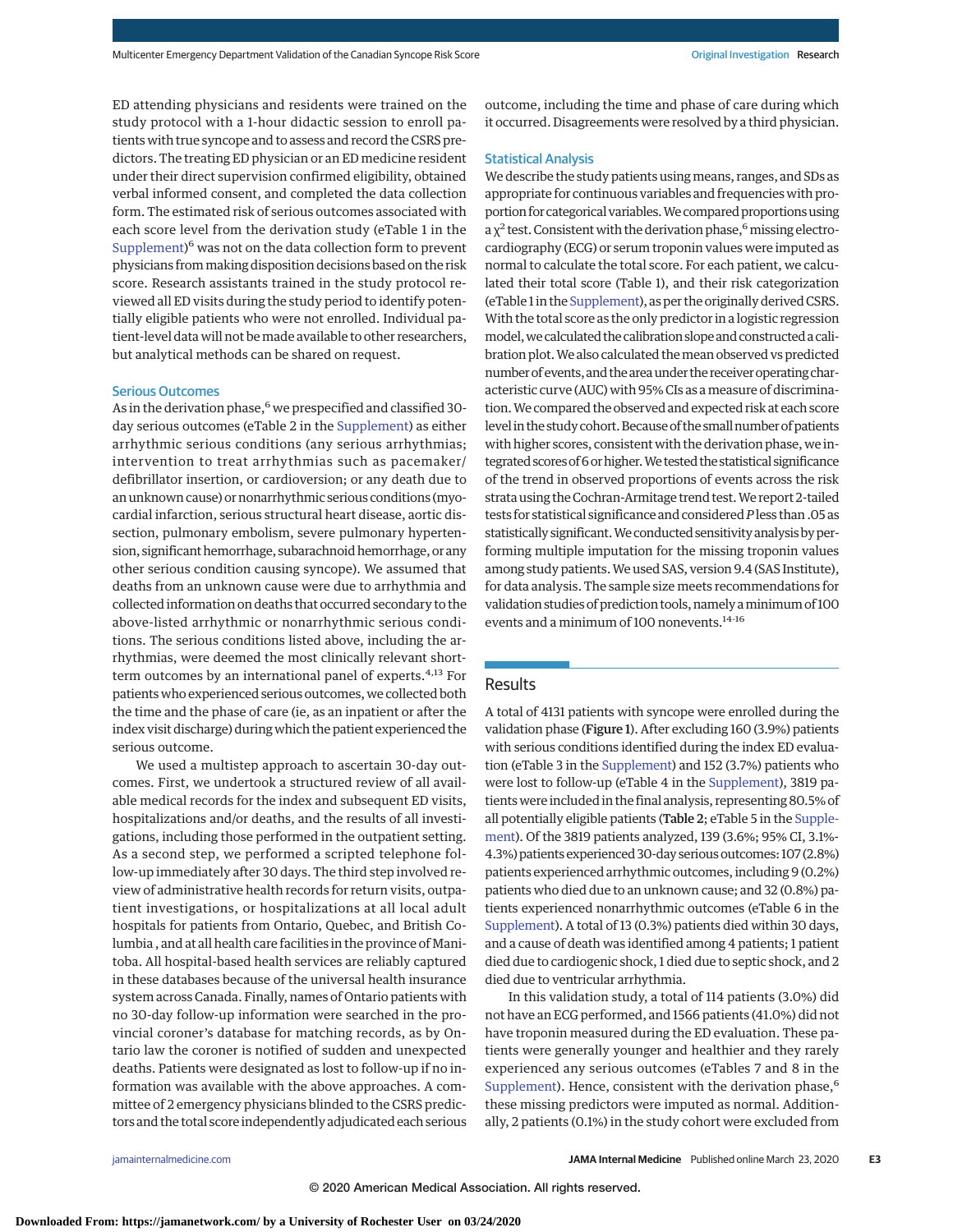## Figure 1. Patient Flowchart



Abbreviations: ED, emergency department; LOC, loss of consciousness; LWBS, left without being seen (left before physician assessment).

## Table 2. Characteristics, Emergency Department Management, and Outcomes

| Variable                                            | No. (%)              |
|-----------------------------------------------------|----------------------|
| No. of patients                                     | 3819 (100)           |
| Age, mean (SD) [range], y                           | 53.9 (22.8) [16-101] |
| Female                                              | 2088 (54.7)          |
| Arrival by ambulance                                | 2396 (62.7)          |
| <b>Medical history</b>                              |                      |
| Hypertension                                        | 1113 (29.1)          |
| Diabetes                                            | 424 (11.1)           |
| Coronary artery disease                             | 397 (10.4)           |
| Atrial fibrillation or flutter                      | 243(6.4)             |
| Valvular heart disease                              | 115(3.0)             |
| Congestive heart failure                            | 90(2.4)              |
| Management in ED <sup>a</sup>                       |                      |
| Electrocardiography performed                       | 3705 (97.0)          |
| Blood tests performed                               | 3091 (80.9)          |
| Hospitalized                                        | 335(8.8)             |
| 30-d Serious outcomes after index ED disposition, % | 3.6                  |
| During index visit hospitalization                  | 85(2.2)              |
| After the index visit                               | 54(1.4)              |

Abbreviation: ED, emergency department.

<sup>a</sup> Further details regarding ED disposition and postindex ED visit management based on the Canadian Syncope Risk Score categories are detailed in eTable 5 in the [Supplement.](https://jamanetwork.com/journals/jama/fullarticle/10.1001/jamainternmed.2020.0288?utm_campaign=articlePDF%26utm_medium=articlePDFlink%26utm_source=articlePDF%26utm_content=jamainternmed.2020.0288)

the model performance analysis because the total score could not be calculated due to missing systolic blood pressure and neither experienced a 30-day serious outcome.





Vertical lines represent the 95% CI. The marks on the lower horizontal line represent the frequency distribution of patients across expected risk categories. ROC indicates receiver operating characteristic curve.

The AUC for the model during the validation phase was 0.91 (95% CI, 0.88-0.93). Themean observed probability of a 30-day serious outcome during validation was 3.64% (95% CI, 3.09%- 4.28%) comparedwith themodel-predicted probability of 3.17% (95% CI, 2.66%-3.77%;*P* = .26). The calibration plot for the validation cohort shows a slope of 1.0 for the observed vs the expected risk for 30-day serious outcomes, and themodel calibration line is very close to the ideal calibration line (Figure 2). The observed probabilities during the validation phase for each CSRS score level were comparable with the previously published model-based 30day serious outcome predicted probabilities (eFigure 1 in the [Supplement\)](https://jamanetwork.com/journals/jama/fullarticle/10.1001/jamainternmed.2020.0288?utm_campaign=articlePDF%26utm_medium=articlePDFlink%26utm_source=articlePDF%26utm_content=jamainternmed.2020.0288). We conducted a sensitivity analysis by performing multiple imputation for the missing troponin values among study patients and found that the results of validation were similar (estimated outcome probability: 3.24%; 95% CI, 3.07%-3.42%; observed outcome probability: 3.64%; 95% CI, 3.09%-4.28%; *P* = .34; AUC, 0.91; 95% CI, 0.88-0.93).

In this validation study, 3 of 1631 (0.3%) patients at very low risk and 9 of 1254 (0.7%) patients at low risk experienced 30-day serious outcomes, and this proportion significantly increased to 40 of 78 (51.3%) total patients in the very-high-risk group (Cochran-Armitage trend test *P* < .001; Table 3). There were similar steady significant increases in the subtypes of serious outcomes from the very-low-risk to the very-high-risk categories. Among medium-risk patients, 40 patients (5.8%) experienced arrhythmic outcomes and 15 (2.2%) patients nonarrhythmic outcomes within 30 days of ED disposition. Similarly, in the high-risk and very-high-risk groups, 59 (24.1%) patients experienced arrhythmic outcomes and 13 (5.3%) patients nonarrhythmic outcomes. The time of identification of these serious outcomes among medium-risk, high-risk, and very-highrisk patients is shown in eFigure 2 in the [Supplement.](https://jamanetwork.com/journals/jama/fullarticle/10.1001/jamainternmed.2020.0288?utm_campaign=articlePDF%26utm_medium=articlePDFlink%26utm_source=articlePDF%26utm_content=jamainternmed.2020.0288) A total of 99 patients in the medium-risk, high-risk, and very-high-risk groups experienced arrhythmic serious outcomes, of whom 89 (89.9%) patients had them identified within 15 days of the index ED visit. The 13 patients with ventricular arrhythmia had

**E4 JAMA Internal Medicine** Published online March 23, 2020 **(Reprinted)** [jamainternalmedicine.com](http://www.jamainternalmedicine.com/?utm_campaign=articlePDF%26utm_medium=articlePDFlink%26utm_source=articlePDF%26utm_content=jamainternmed.2020.0288)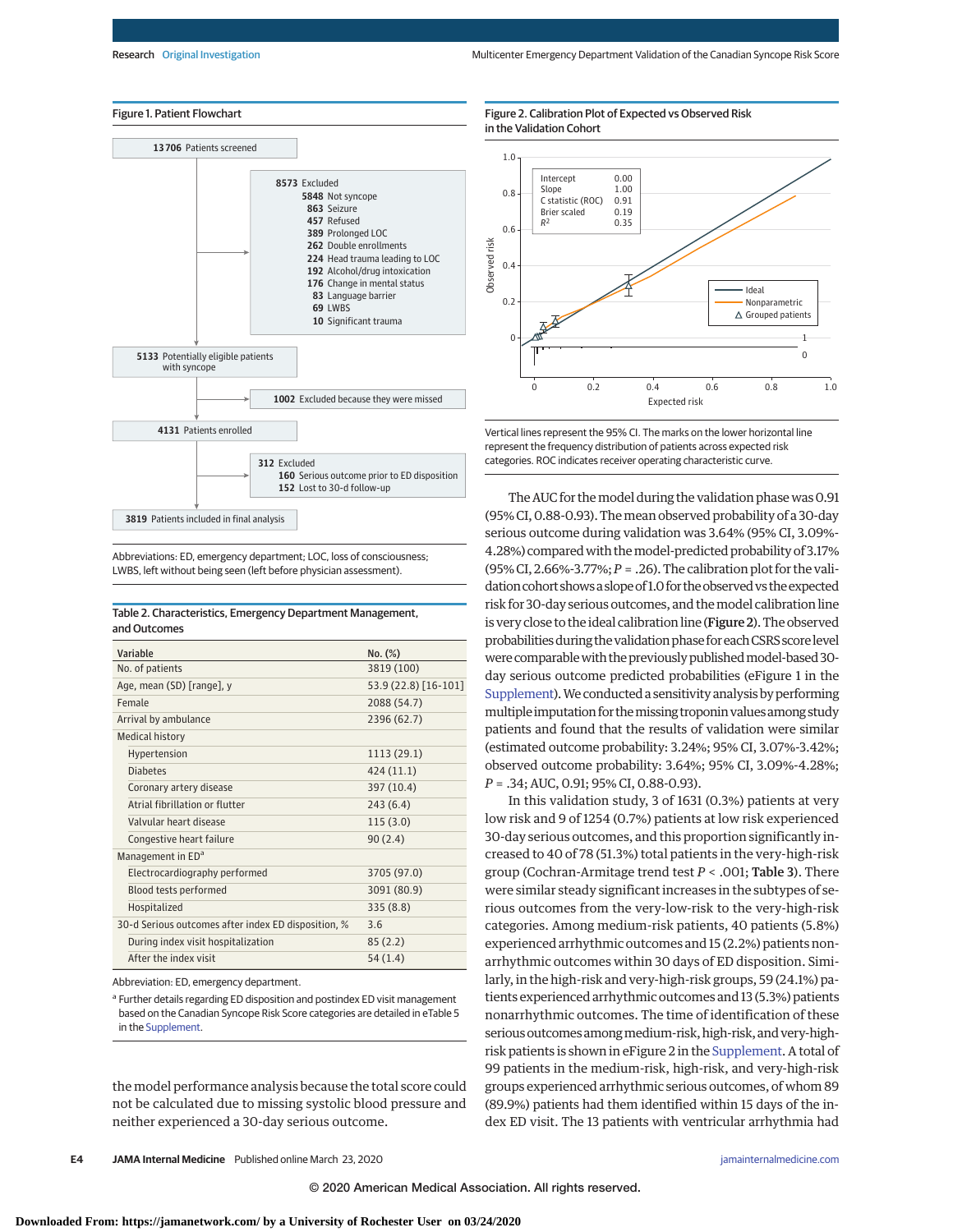| <b>Risk level</b> | No. of<br>patients | All deaths <sup>a</sup> | Arrhythmic outcomes <sup>a</sup> |              |                | Outcomes <sup>a</sup> |          |
|-------------------|--------------------|-------------------------|----------------------------------|--------------|----------------|-----------------------|----------|
|                   |                    |                         | Death from<br>unknown cause      | Arrhythmia   |                |                       |          |
|                   |                    |                         |                                  | Ventricular  | Nonventricular | Nonarrhythmic         | All      |
| Total             | 3817               | 13(0.3)                 | 9(0.2)                           | 13(0.3)      | 85(2.2)        | 32(0.8)               | 139(3.6) |
| Very low          | 1631               | $\Omega$                | $\mathbf{0}$                     | $\mathbf{0}$ | 2(0.1)         | 1(0.1)                | 3(0.2)   |
| Low               | 1254               | $\mathbf{0}$            | 0                                | $\mathbf{0}$ | 6(0.5)         | 3(0.2)                | 9(0.7)   |
| Medium            | 687                | 1(0.1)                  | $\mathbf{0}$                     | 6(0.9)       | 34(4.9)        | 15(2.2)               | 55(8.0)  |
| High              | 167                | 5(3.0)                  | 4(2.4)                           | 2(1.2)       | 20(12.0)       | 6(3.6)                | 32(19.2) |
| Very high         | 78                 | 7(9.0)                  | 5(6.4)                           | 5(6.4)       | 23(29.5)       | 7(9.0)                | 40(51.3) |

Statistically significant difference (Cochran-Armitage trend test, P < .001) in overall proportion of patients with each outcome and for each outcome type among the Canadian Syncope Risk Score categories.

them identified within 9 days of the index ED visit. The sensitivities and specificities for each threshold total score for the validation phase data are detailed in eTable 9 in the [Supplement.](https://jamanetwork.com/journals/jama/fullarticle/10.1001/jamainternmed.2020.0288?utm_campaign=articlePDF%26utm_medium=articlePDFlink%26utm_source=articlePDF%26utm_content=jamainternmed.2020.0288) At a threshold score of −1, including 2145 of 3819 patients, the CSRS performed with a sensitivity of 97.8% (95% CI, 93.8%- 99.6%) and a specificity of 44.3% (95% CI, 42.7%-45.9%).

Among those who were lost to 30-day follow-up, based on the CSRS risk categorization, we designated a proportion of patients as having experienced a 30-day serious outcome (eTable 4 in the [Supplement\)](https://jamanetwork.com/journals/jama/fullarticle/10.1001/jamainternmed.2020.0288?utm_campaign=articlePDF%26utm_medium=articlePDFlink%26utm_source=articlePDF%26utm_content=jamainternmed.2020.0288). We found that the model still performed well with an AUC at 0.91 (95% CI, 0.89-0.93).

# **Discussion**

In this prospective multicenter study, we validated the CSRS on a new cohort of patients with syncope treated in an ED and confirmed the accurate model performance characteristics of the original decision tool. The results showed that less than 1% of very-low-risk and low-risk patients, approximately 20% of highrisk patients, and 50% of very-high-risk CSRS patients experienced 30-day serious outcomes. Such robust risk classification in conjunction with our 2019 report on ECG monitoring<sup>17</sup> offers short-term prognostic information to clinicians that may be translated into meaningful clinical management options.

The present study found that the short-term serious morbidity and mortality for ED syncope was very low, with 0.3% risk for each of 30-day mortality and ventricular arrhythmia, as previously reported.<sup>3,5</sup> Three-quarters of patients in this validation study were designated as being at very low or low risk and fewer than 1% experienced a 30-day serious outcome. Additionally, none of the patients in these categories died or experienced ventricular arrhythmia. Hence, we believe that these patients can be discharged quickly after ED evaluation.

Overall, a low proportion (2.2%) of medium-risk patients experienced nonarrhythmic serious outcomes within 30 days, approximately 0.5% per day in the first 4 days, after which the incidence was negligible. Given such low probability, discharging these patients with clear instructions to watch for symptoms that indicate evolution of serious conditions might be a reasonable management option. There was a very small risk (0.1%) of mortality among the medium-risk group, and this was lower than the accepted risk for discharge of patients with pneumonia.<sup>18</sup> We recognize that clinicians in risk-averse set-

tings owing to medicolegal considerations or patient expectationsmay choose a brief period of observation using a shared decision-making approach. A short course of hospitalization is a reasonable option for the higher-risk groups.

Three tools, the San Francisco Syncope Rule (SFSR), Short-Term Prognosis of Syncope, and Risk Stratification of Syncope in the ED (ROSE), have been previously published to risk stratify patients with syncope in the ED for short-term serious outcomes.19-21 The SFSR performed poorly on external validation.5,19,22,23 To our knowledge, the Short-Term Prognosis of Syncope tool has not been validated and the ROSE requires B-type natriuretic peptide (BNP) measurements.<sup>20,21</sup> All 3 tools included patients with serious outcomes clearly evident on ED presentation, which may introduce bias toward identification of the obvious, and their application does not lead to clear clinical management options.<sup>13</sup>

A 2019 multicenter study compared the prognostic performance of 4 biomarkers, BNP, N-terminal pro-BNP, and highsensitivity cardiac troponin I and T levels, against the ROSE, SFSR, CSRS, and Osservatorio Epidemiologico sulla Sincope nel Lazio risk tools, to predict major adverse cardiac events.<sup>24,25</sup> This study as part of its secondary objective externally validated the CSRS among patients older than 45 years with syncope in 8 countries and reported an AUC of 0.88.

Given the large number of study patients involving multiple sites, we believe that our results are generalizable. Our validation study adheres to the reporting requirements outlined in the TRIPOD and Strengthening the Reporting of Observational Studies in Epidemiology [\(STROBE\)](http://www.equator-network.org/reporting-guidelines/strobe/) reporting guidelines.<sup>10,26</sup> Given that syncope management is complex, the CSRS is able to risk stratify patients for management decision-making as recommended by the national professional medical societies.<sup>3,8</sup>

### Limitations

This study has several limitations. Asmany as 20% of potentially eligible patients were not enrolled. This is likely an overestimation, as true eligibility for some of these patients could not be ascertained from themedical records anduncertaincaseswereclassified as missed. There were no obvious systematic reasons for failure to enroll these patients. It is possible these patients were at very low risk andwere discharged quickly before screening or the emergency physician was too busy with sicker patients to complete the data collection form. However, the demographic characteristics (mean [SD] age, 55.3 [22.8] years; sex, 563 of 1002,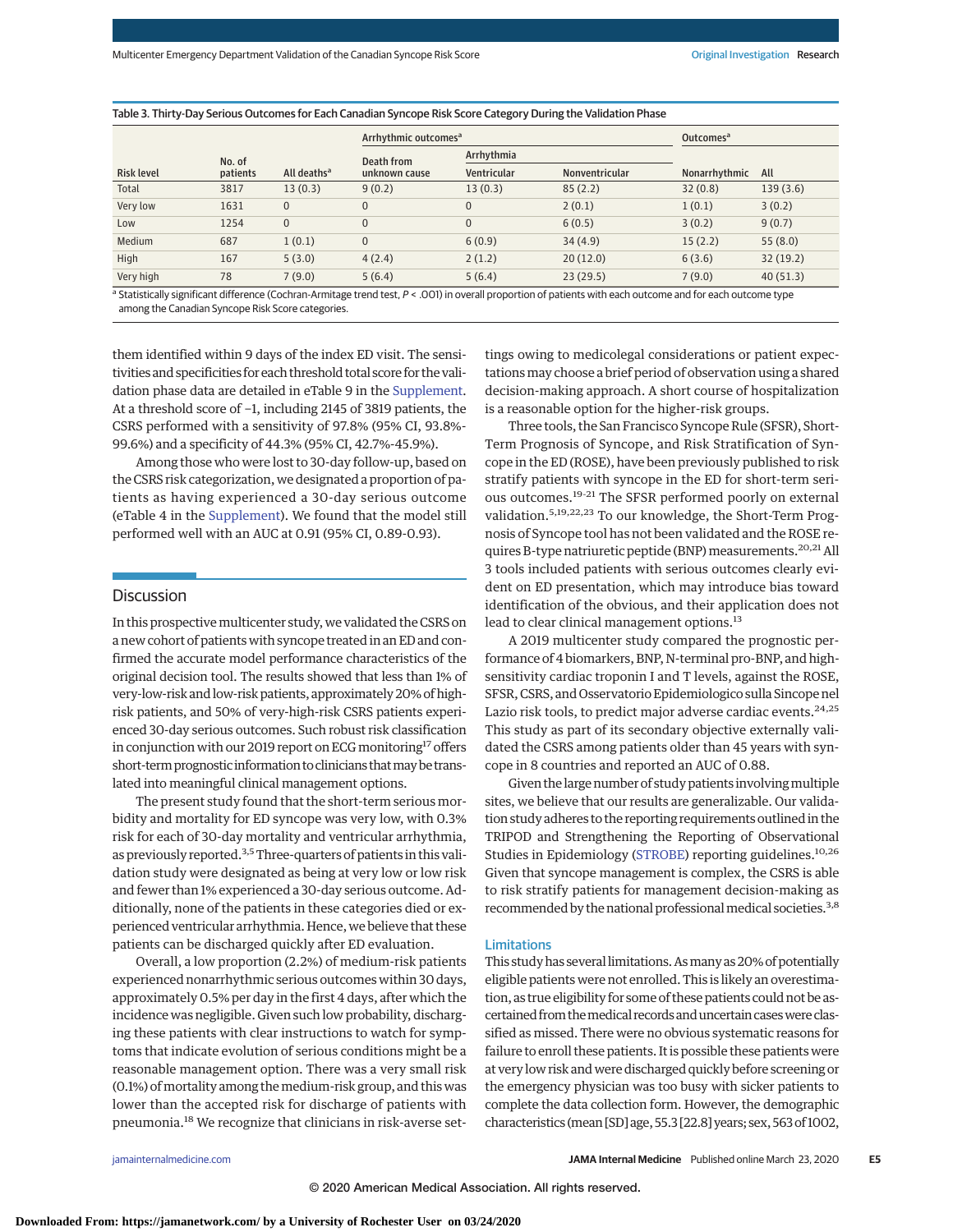56.2%, female) of these patients were similar to those of the enrolled cohort. In the present study, although the treating physician collecting the data did not have the estimated risk of 30-day serious outcomes on the data collection form, it is possible that the score influenced ordering of investigations and disposition decisions. However, while the proportion hospitalized and those who had loop monitoring increased with the CSRS risk, we did not find similar increases in other outpatient work-up (eTable 5 in the [Supplement\)](https://jamanetwork.com/journals/jama/fullarticle/10.1001/jamainternmed.2020.0288?utm_campaign=articlePDF%26utm_medium=articlePDFlink%26utm_source=articlePDF%26utm_content=jamainternmed.2020.0288). In this validation cohort of 3819 patients, 114 (3.0%) patients were missing ECG predictors and 1566 (41.0%) were missing troponin predictors.The proportion of patients with the 2 missing predictors was similar to that in the derivation phase:<sup>6</sup> of 4030 patients, 196 (4.9%) were missing ECG predictors and 2101 (52.1%) were missing troponin predictors and, following the same analytical plan as the derivation phase, these missing predictors were imputed as normal. The patients with these missing predictors were younger, with low prevalence of comorbidities, and very few experienced 30-day serious outcomes. Hence, it is likely that physicians elected not to perform these tests. A sensitivity analysis imputing the missing troponin values among study patients did not change the results of the study. Apart from the troponin and ECG predictors, there were only 2 patients (0.1%) for whom the total score could not be calculated because of missing predictors, and neither patient experienced a 30-day serious outcome. Among those enrolled, 3.7% had incomplete 30-day follow-up (eTable 3 in the Supplement). They appear to be at lower risk and, hence, are unlikely to have experienced 30-day serious outcomes. Our outcome assessment process did confirm that those lost to follow-up were unlikely to have experienced 30-day mortality. Given the very small number of patients with missing predictors and incomplete follow-up, themissing data are unlikely to have influenced thestudy results.Asensitivity analysis including those lost to follow-up and designating 30-day outcomes based on CSRS risk category showed the CSRS still performed with robust discrimination. The tool includes the physician diagnostic impression predictor, which we have shown previously to be reliable and powerful.<sup>27</sup> However, as the present study was conducted in academic EDs, the tools' accuracy in nonacademic settings is unknown. A 2018 study<sup>28</sup> with 1490 patients enrolled in 8 countries showed that risk tools that do not incorporate physician diagnostic impression performed poorly and advocated for incorporation of diagnostic impression in tools for improved performance. Additionally, this validation study was limited to Canadian sites, and some of these sites were also part of the derivation phase. A 2019 independent international multicenter study<sup>24</sup> that externally validated the CSRS among patients 40 years or older with syncope at 13 EDs in 8 countries reported excellent discrimination abilities for the score. However, the primary objective of this study was to assess the prognostic ability of 4 biomarkers, BNP, N-terminal pro-BNP, and high-sensitivity cardiac troponin I and T levels, and the CSRS validation was an incidental result. Consequently, this study did not report the essential validation results, such as calibration, sensitivity, or specificity, nor the associated risk nor clinical management options for the CSRS risk categories.

In summary, we believe that patients with serious conditions identified during index ED evaluation need appropriate management, and those strongly suspected to have such conditions because of unstable vital signs or clinical symptoms will need hospitalization for further diagnostic testing and/or monitoring. We envision that theCSRSwill be applied at the end ofED evaluation to guide disposition decisions for the remaining patients.

# **Conclusions**

Results of this large multicenter prospective study demonstrated an apparent successful validation of the CSRS to risk stratify patients with syncope presenting to the ED. The application of the CSRSmay aid in accurate short-term risk stratification after acute syncope ED evaluation. Based on the study results, we recommend that patients with very-low-risk and low-risk CSRS be discharged, patients at medium risk be involved in a shared decision approach regarding disposition, and patients at high risk be hospitalized for a short course. We believe that implementation of the CSRS will improve patient safety and reduce health care resource use.

#### ARTICLE INFORMATION

**Accepted for Publication:** January 27, 2020. **Published Online:** March 23, 2020. doi[:10.1001/jamainternmed.2020.0288](https://jamanetwork.com/journals/jama/fullarticle/10.1001/jamainternmed.2020.0288?utm_campaign=articlePDF%26utm_medium=articlePDFlink%26utm_source=articlePDF%26utm_content=jamainternmed.2020.0288)

**Author Affiliations:** Department of Emergency Medicine, University of Ottawa, Ottawa, Ontario, Canada (Thiruganasambandamoorthy, Stiell); Ottawa Hospital Research Institute, Ottawa Hospital, Ottawa, Ontario, Canada (Thiruganasambandamoorthy, Mukarram, Nemnom, Stiell, Taljaard); University of Ottawa School of Epidemiology and Public Health, Ottawa, Ontario, Canada (Thiruganasambandamoorthy, Stiell, Wells, Taljaard); Department of Emergency Medicine, Queen's University, Kingston, Ontario, Canada (Sivilotti); Department of Biomedical and Molecular Sciences, Queen's University, Kingston, Ontario, Canada (Sivilotti); Department of Family Medicine and Emergency Medicine, Laval University, Quebec City, Quebec, Canada (Le Sage, Mercier); CHU de Québec – Université Laval Research Center, Quebec City, Quebec, Canada

(Le Sage, Mercier); Division of Emergency Medicine, Western University, London, Ontario, Canada (Yan); Department of Emergency Medicine, University of British Columbia, Vancouver, British Columbia, Canada (Huang); Department of Emergency Medicine, University of Manitoba, Winnipeg, Manitoba, Canada (Hegdekar); Department of Emergency Medicine, University of Calgary, Calgary, Alberta, Canada (McRae); Department of Community Health Sciences, University of Calgary, Calgary, Alberta, Canada (McRae); Department of Emergency Medicine, University of Alberta, Edmonton, Alberta, Canada (Rowe); School of Public Health, University of Alberta, Edmonton, Alberta, Canada (Rowe); Division of Cardiology, University of British Columbia, Vancouver, British Columbia, Canada (Krahn).

**AuthorContributions:**DrThiruganasambandamoorthy has full access to all of the data in the study and takes responsibility for the integrity of the data and the accuracy of the data analysis. Concept and design: Thiruganasambandamoorthy, Sivilotti, Le Sage, Rowe, Wells, Taljaard.

Acquisition, analysis, or interpretation of data: All authors.

Drafting of the manuscript:

Thiruganasambandamoorthy, Yan, Hegdekar. Critical revision of the manuscript for important intellectual content: All authors. Statistical analysis: Nemnom, Wells, Taljaard. Obtained funding: Thiruganasambandamoorthy, Sivilotti, Le Sage, McRae, Taljaard. Administrative, technical, or material support: Thiruganasambandamoorthy, Huang, Hegdekar, Mercier, McRae, Rowe.

Supervision: Thiruganasambandamoorthy, Sivilotti, Yan, Huang, Mukarram.

**Conflict of Interest Disclosures:** Dr Le Sage reports receiving grants from the Cardiac Arrhythmia Network of Canada. Dr Sivilotti reports receiving grants from the Canadian Institutes of Health Research, the Heart and Stroke Foundation of Canada, and the Cardiac Arrhythmia Network of Canada. Dr Thiruganasambandamoorthy reports receiving grants from the Heart and Stroke Foundation of Canada and the Cardiac Arrhythmia